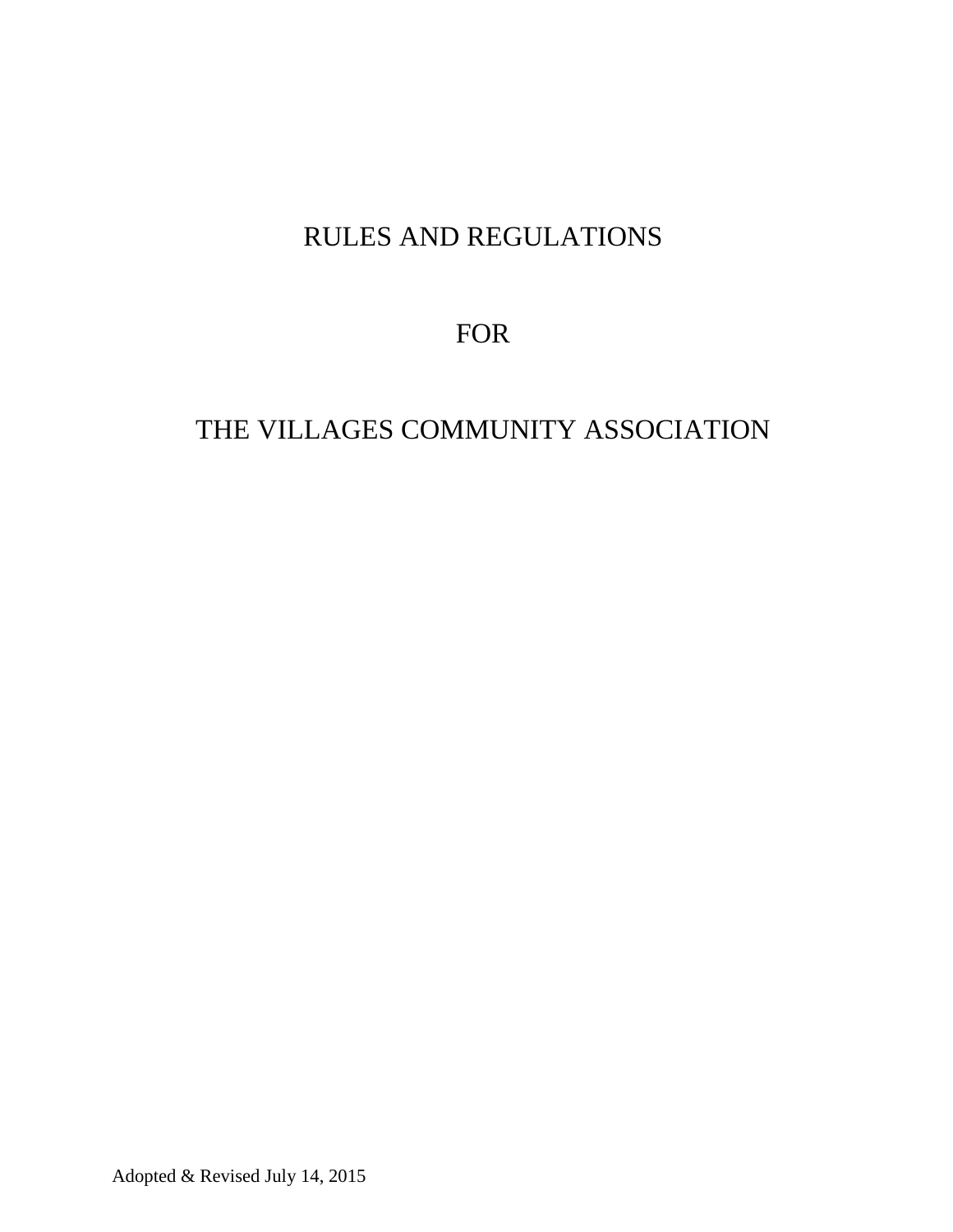## THE VILLAGES COMMUNITY ASSOCIATION

## RULES AND REGULATIONS

# TABLE OF CONTENTS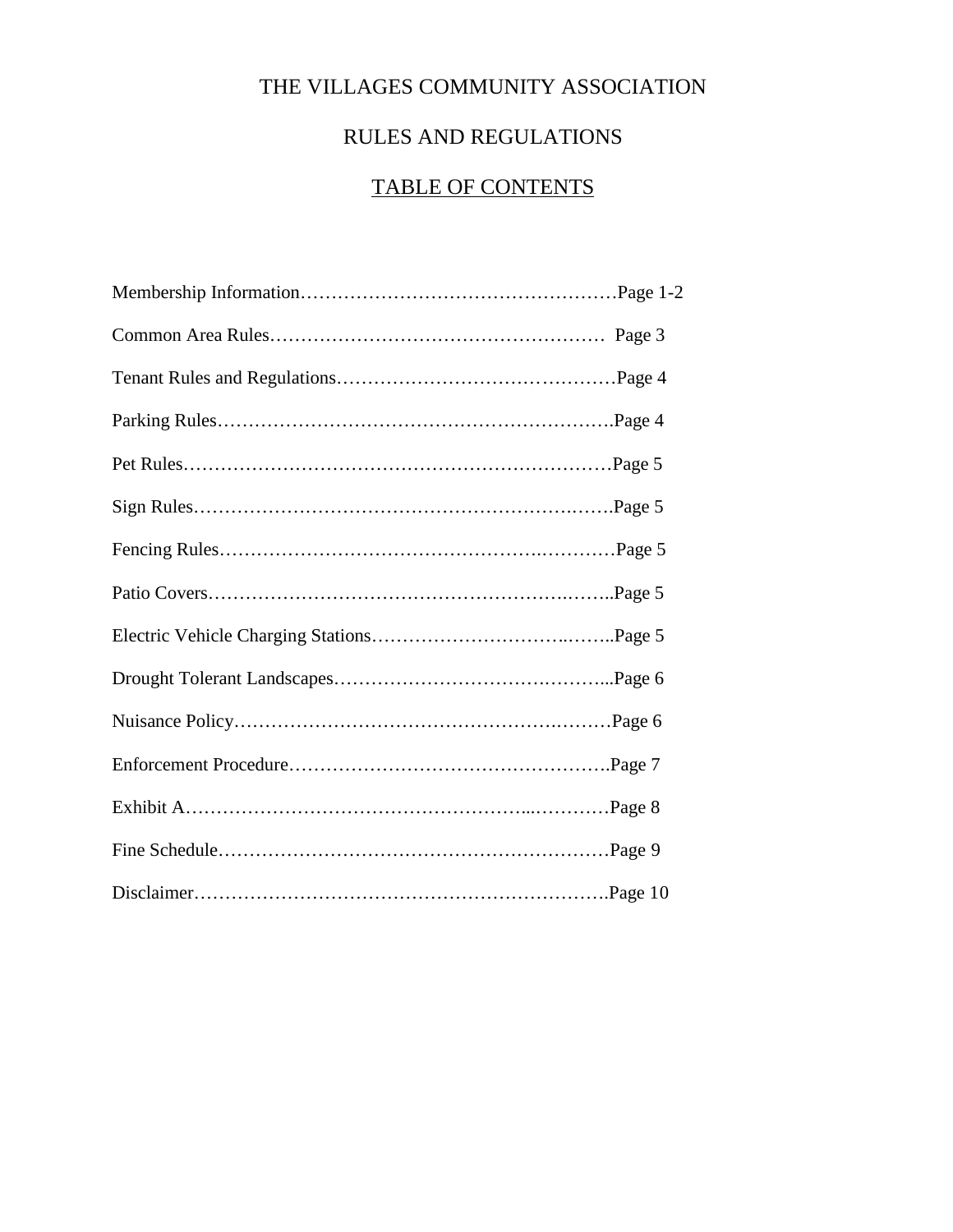### THE VILLAGES COMMUNITY ASSOCIATION

#### MEMBERSHIP INFORMATION

The Villages Community Association offers many advantages to the buyer. In order to protect and preserve these benefits, however, certain limitations and restrictions are placed on owners within the Association.

The Villages Community Association is a California nonprofit mutual benefit corporation consisting of those owners of homes within the bounders of The Villages.

The purpose of The Villages Community Association is to ensure that the common area will be maintained in an attractive manner for the enjoyment of all residents. Your automatic membership in the Association provides a membership base to share in the costs of maintaining the community.

The attached rules, regulations and policies have been developed with consideration given to providing each resident without infringing on other residents and their rights to quiet enjoyment of their homes and community.

Although these rules and regulations support the Covenants, Conditions and Restrictions (CC&Rs), they do not cover the entirety of the document. Please be sure to read the CC&Rs carefully.

The Community Board is composed of five (5) Owners/Residents elected by the Community. Board members are elected for a one (1) year term. They are people who volunteer their time, their skills and their energy toward maintaining and enhancing the value of your investment and to make The Villages a pleasant environment in which to live.

#### COMMUNITY BOARD

The Board is empowered under Article IV, of the CC&R's to establish, without the consent of the members of the Association, any rules or regulations that it deems reasonable with regard to the use, occupancy and maintenance of the individual Lots, Community Common Area; by owners, their tenants or guests and the conduct of such persons with respect to vehicular traffic, parking, control of pets, and other activities which, if not regulated, might otherwise detract from the appearance of the community, be offensive, cause inconvenience or danger to persons residing in The Villages.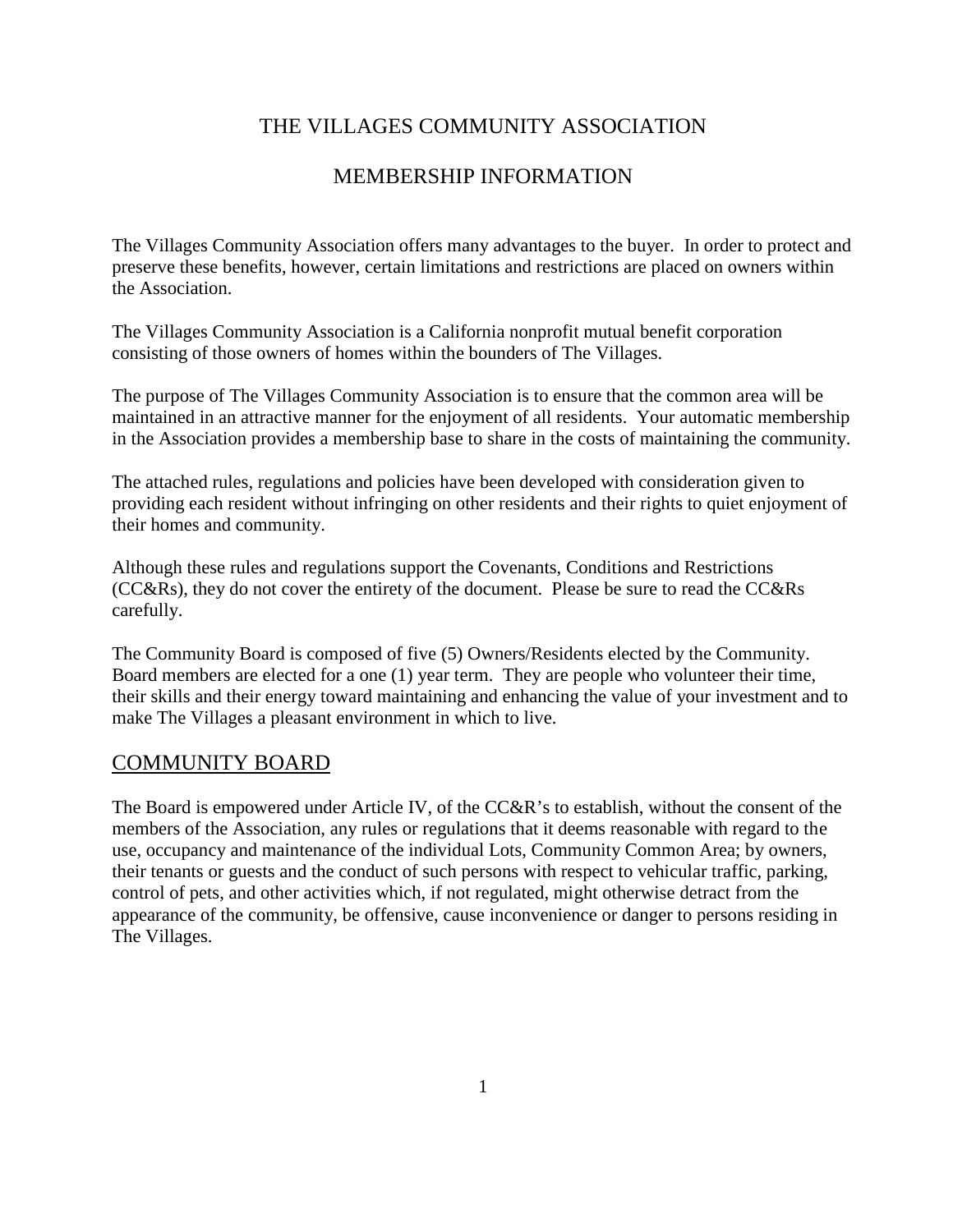### OWNERS, TENANTS AND GUEST VIOLATIONS:

Owners, tenants, and guests are bound by the CC&R's, Architectural Guidelines and the Rules and Regulations of this Association. Owners are held responsible and liable at all times for the actions and conduct of their families, guests, and tenants while within The Villages.

All owners, tenant and guest violations of The Villages CC&R's and Rules and Regulations, will be cited against the Owner of the lot from which the violation originates. The Owner will be held liable for payment and any penalty assessment levied for the tenant or guest's violations, as well as costs or fees incurred by the Association for the repair or replacement of any damage caused to Community Common Area. Owners are not precluded from collecting reimbursement from their tenant. It is the responsibility of every owner to advise their guests or tenants of the Association Rules and Regulations.

### USE RESTRICTIONS OF COMMON PROPERTY:

Each owner has a vested interest in the Community Common Area and should therefore treat these areas with the same pride of ownership and care as that given to his/her lot. The rules must be observed to protect your investment.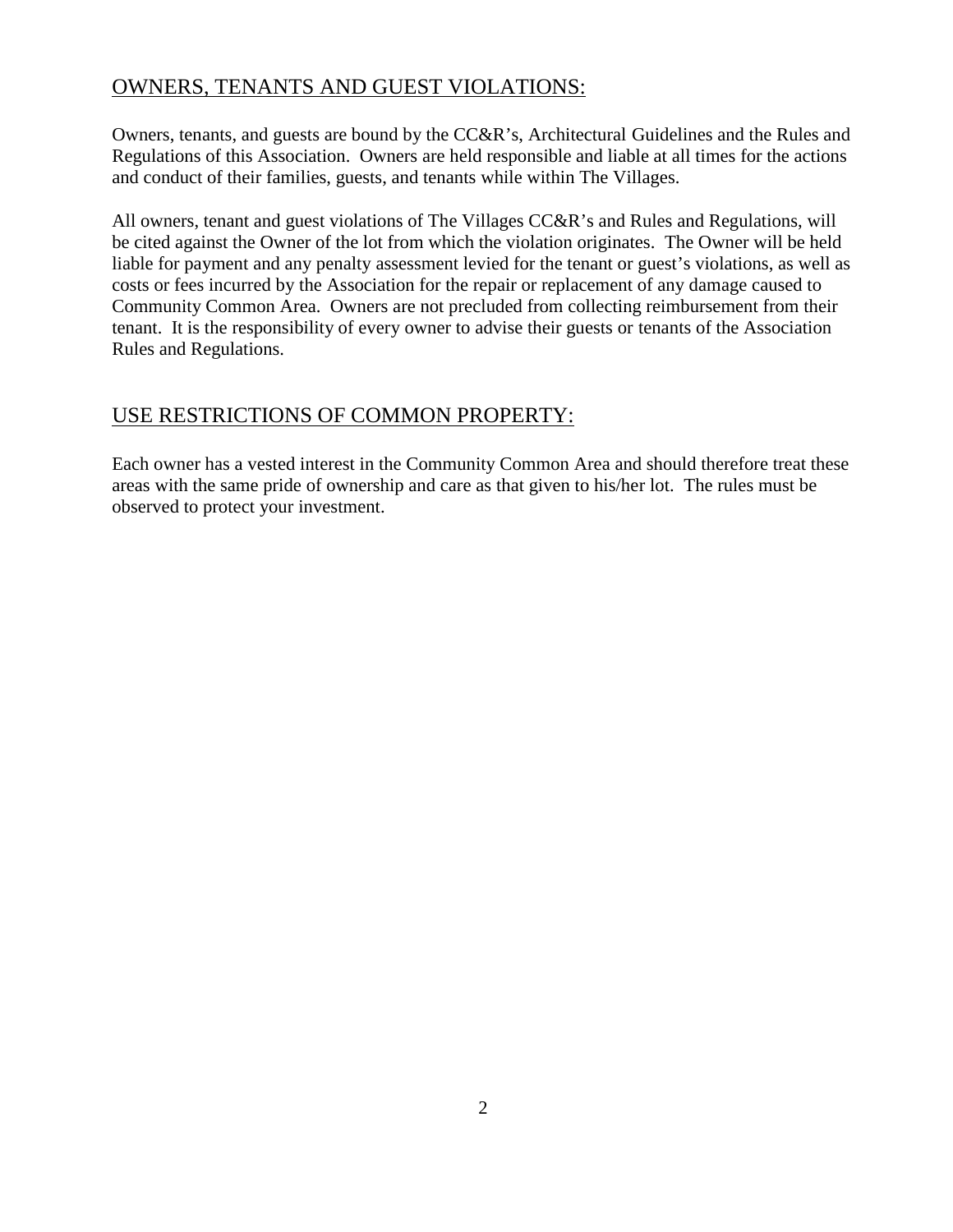### **COMMON AREA RULES**

#### Owner Liability:

- 1. Owners are responsible at all times for their own conduct and actions, owner's families and guests, their tenants', tenants families and guests and other occupants of the owners' lot.
- 2. Owners will be held liable for all enforcement assessments resulting from violations of The Villages Rules and Regulations by said owner, owner's families and guests, their tenants, tenants' families and guests and any other occupant of the owners' lot.
- 3. The owner will also be held liable for all costs incurred by The Villages Community Association for the repair and replacement of damaged common property due to negligent or willful damage or the removal of said common property by any of the above said occupants of the owner's lot.
- 4. In addition to the recovery of repair and replacement costs, enforcement penalty assessments may be levied against the owner, which may include attorneys' fees, litigation costs, interest and other charges related thereto.
- 5. Owners are prohibited from destroying, removing or altering the landscaping in the common area, in any manner, regardless of the condition of the plantings.
- 6. Littering of the common area is not permitted, including but not limited to the disposal of dirt, trimmings, or other materials. The cost of cleanup or removal shall be that of the owner who's lot the material came from, and/or who disposed of the material.
- 7. No rubbish, trash, garbage or other waste material shall be kept or permitted upon any Lot, Common Area or on any public street abutting or visible from the Properties, except in sanitary containers located in appropriate areas screened from view. Such containers shall be exposed to the view of neighboring Lots only when set out for a reasonable period of time (not to exceed twenty four (24) hours before and after scheduled trash collection hours).
- 8. No clothing or household fabrics shall be hung, dried or aired on or over any Lot in such a way as to be visible from street level or the common area.
- 9. Street hockey equipment, basketball equipment and any other portable recreation/athletic equipment must be stored away from the street or front of the Lot when not in use. Acceptable means of storage are in the garage or behind the Lot's fence in a manner not visible from street level.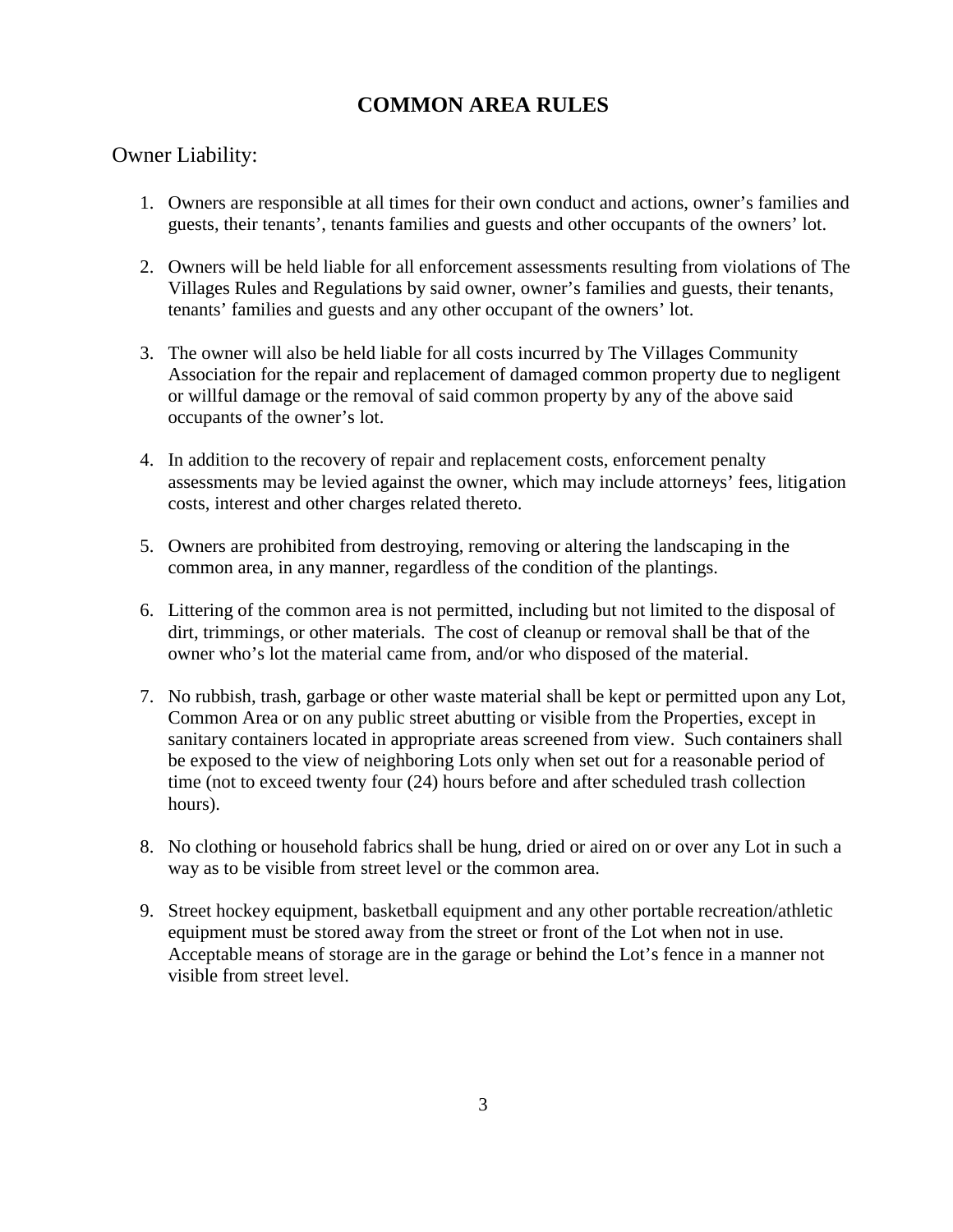#### **TENANT RULES AND REGULATIONS**

Please refer to Article 12 of the CC&R's.

#### **PARKING RULES**

- 1. With the exception of maintenance vehicles or equipment, all motor vehicles shall be operated only upon paved roads within The Villages Community Association. No off-road riding shall be permitted.
- 2. No trailer, camper, boat, recreational vehicles used or operated for commercial purposes, or similar equipment shall be permitted to remain upon any portion of The Villages Community Association, including private driveways. Temporary parking for loading, unloading, or cleaning shall not exceed 48 hours, and also shall not exceed three (3) times per month. For example, if you park a commercial or recreational vehicle within The Villages more than three times per month, or it is within The Villages for more than 48 hours, you are in violation of this rule. Please refer to CC&R's, Article 12, Section C for additional information. The term Commercial Vehicle is defined as any motor vehicle or vehicles used or maintained for the transportation of persons for hire, compensation or profit, and designed and used, or maintained for the transportation of property, including, but not limited to, buses, motor trucks, trailers, semi-trailers, trailer coaches or truck tractors as defined in the Vehicle Code, and similar vehicles with a width in excess of ninety inches as measured at the widest portion of the body not including mirrors. The term "Commercial Vehicles" shall also be deemed to include non-motorized vehicles such as trailers, camper trailers, boats/watercraft trailers, farm machinery, construction equipment or any other non-motorized vehicle, regardless of length or width, when it has been detached from a motor vehicle.
- 3. Vehicles owned, operated, or within the control of any resident shall be parked in the garage of such residence and the garage shall be maintained so as to be capable of accommodating vehicle parking. No more than two (2) vehicles (3 vehicles with a 3-car garage) may be parked in any driveway at any one time, thus keeping the sidewalks free for people walking on said sidewalks. No vehicle may block sidewalk/pedestrian walk way. No vehicles may be parked on landscapes or unpaved areas. Vehicles that are not otherwise prohibited from driveway parking by the Association's CC&Rs or these Rules, and that are regularly used, may park on the driveway. "Regular use" means the vehicle is registered, street legal and used at least twice a week for running errands, traveling to appointments or similar residential uses. Vehicles that are not in regular use may not be parked or kept on the driveway. Non-operable vehicles may not be parked or stored in the community (except in an enclosed garage or other fenced/enclosed area as approved by the Architectural Control Committee). Vehicles parked on the driveway must be maintained in a neat and attractive condition.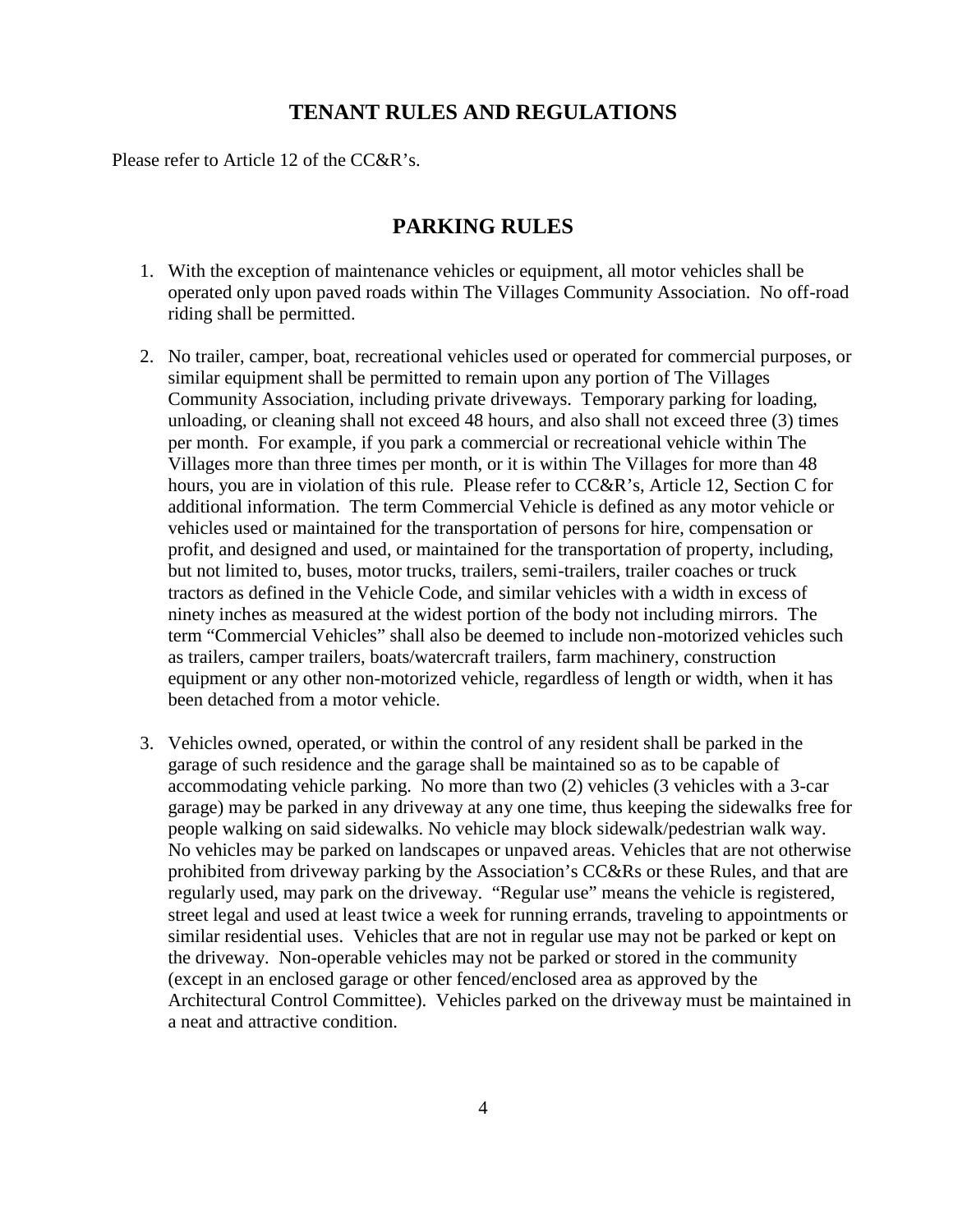### **PET RULES**

Please refer to CC&R's Article 12, Section B for more information on this subject.

### **SIGN RULES**

Please refer to CC&R's Article 12, Section D for more information on this subject;

- 1. Open house and directional signs should be placed at intersections and removed nightly.
- 2. "For Sale" signs or "For lease" signs shall be no larger than 24" x 36", rectangular in shape and be of commercial quality.

NOTE: All signs must conform to the requirements of all applicable governmental ordinances.

### **FENCING REGULATIONS**

- 1. Vinyl fencing has also been approved as long as it abides by the same height requirements of no higher than 6 feet as stated in Section E, 2A of the Architectural Material Standards.
- 2. Section E, 2C also states no double fencing is allowed. This means no bamboo or lattice affixed to an existing fence.

### **PATIO COVERS**

Section E, 5 No plastic tarps are permitted as Patio Covers.

### **ELECTRIC VEHICLE CHARGING STATIONS**

The owner shall first obtain approval from the Architectural Committee to install the electric vehicle charging station if placed on the outside of owner's garage and the association shall approve the installation if the owner agrees in writing to do all of the following:

- 1. Comply with the association's architectural standards for the installation of the charging station.
- 2. Engage a licensed contractor to install the charging station.
- 3. Disclosing to prospective buyers the existence of any charging station of the owner and the related responsibilities of the owner.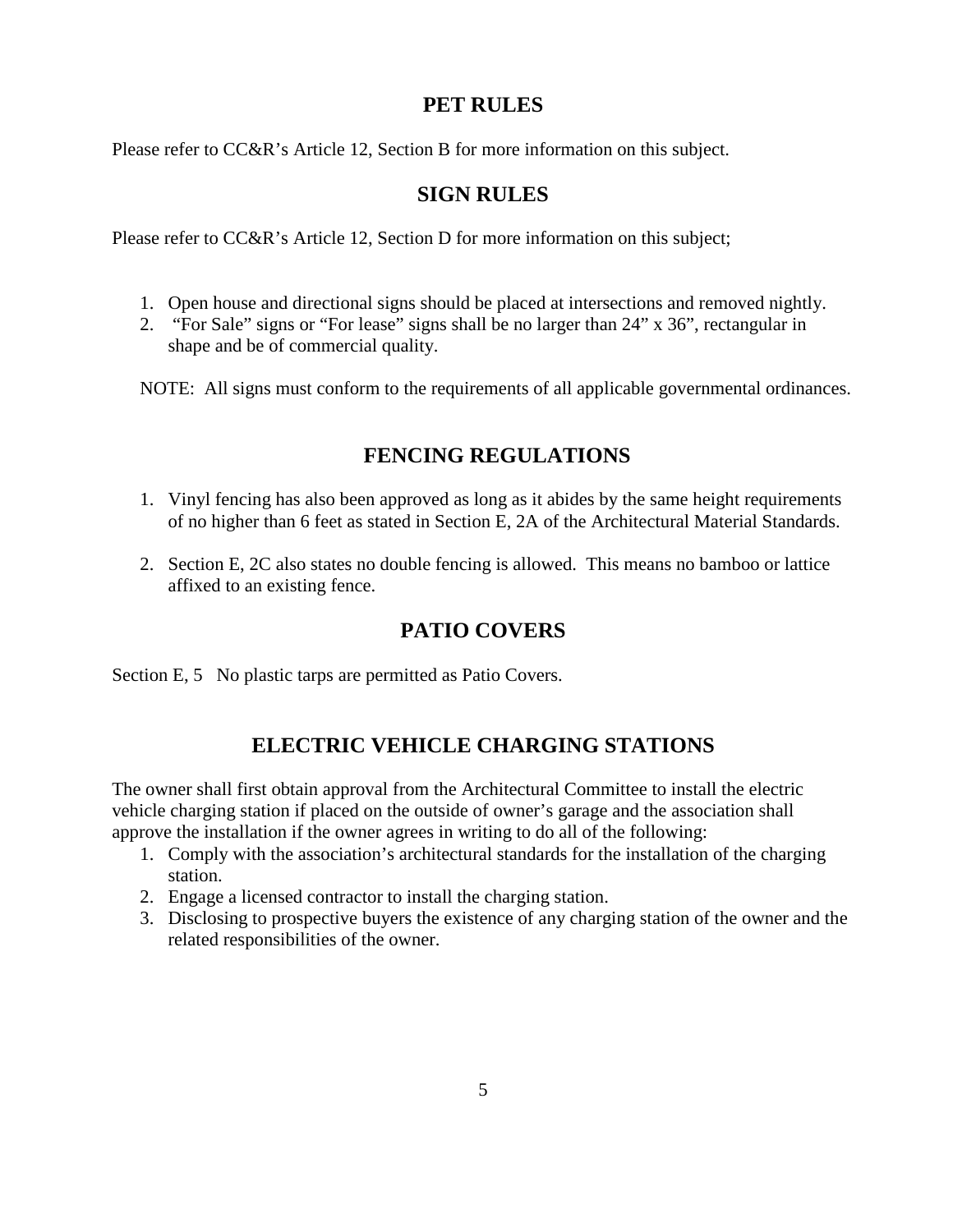#### **DROUGHT TOLERANT LANDSCAPES**

Please refer to Pages 90 and 91 of the Architectural Control Guidelines for further information.

#### **NUISANCE POLICY**

An owner can contact local county agencies to help with a persisting matter. If it is a barking dog issue, you may contact the County Animal Control Agency at 888-636-7387 (option 1); if the noise is form stereo speakers, parties, etc., you may call the Temecula Police Department at 800- 950-2444 (option 5).

If the offending Owner has not been cooperative in resolving the situation and the local agencies have not been effective in this situation, then the following steps may occur:

- 1. The complaining Owner shall submit written correspondence (Exhibit "A") to the Association Board, indicating the problem, the dates and specific hours that the reported nuisance occurs. At this point, the Board may exercise its discretion and decide, based upon the information presently available, to take no further action because of inability to substantiate the claim or because the Board presently believes that The Villages Community Association involvement is unwarranted.
- 2. If a claim has been substantiated, the Board may direct Management to send a letter to the offending Owner to request resolution within a time period set by the Board.
- 3. If compliance is not met within the time period set by the Board, the Board may request the offending Owner to attend a hearing with the Board of Directors.
- 4. Once a hearing has been held with the offending Owner, and a letter is received by the complaining Owner after the date given by the Board at the hearing for resolution verifying the problem still exists, a date will be set with the offending and complaining Owner for a mediation meeting with the Board.
- 5. Once a mediation meeting has been held with the complaining and offending Owner(s) and a resolution still cannot be reached, then the complaining Owner is requested to engage in Alternative Dispute Resolution pursuant to California Civil Code section 1354. The cost to mediate this would be split between the Owners.

The Association will not become involved until all of the above efforts have been made to mediate and/or arbitrate the dispute and all claims have been submitted to the local authorities that would have jurisdiction over the particular nuisance.

The Association has the discretion to determine whether or not to file a suit in regard to Owner disputes and will exercise this discretion on a case-by-case basis consistent with the governing documents and applicable California law.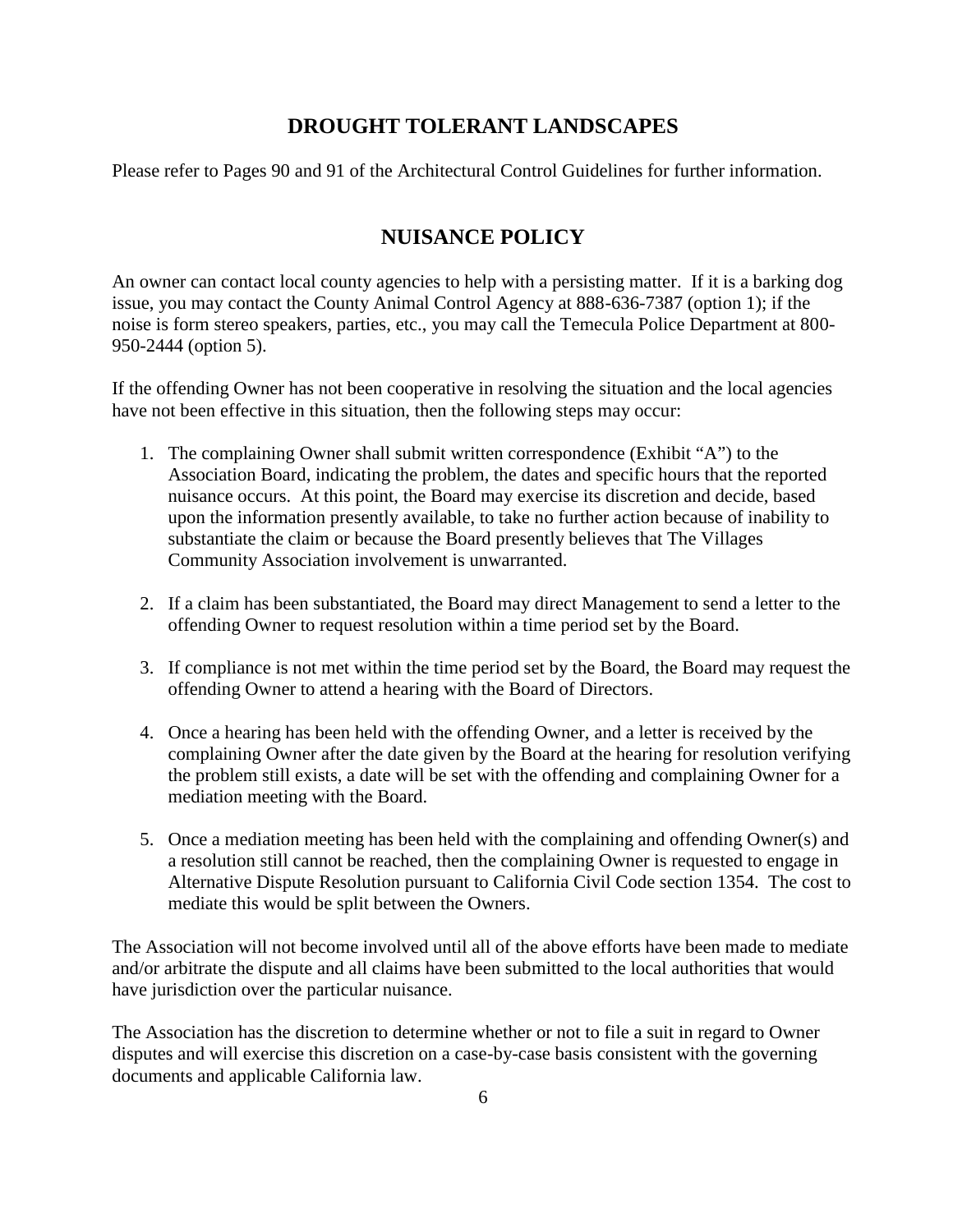#### **ENFORCEMENT PROCEDURE**

- 1. Discovery of Violation
	- A. Any violation that is an alleged violation of the governing documents for the Association will be processed according to the procedures outlines herein. Any owner of The Villages may report a non-nuisance violation or infraction, in writing to the Management Company. Anonymous reports will not be considered.
	- B. In the event one or more owners of the Association files a Violation Report that is confirmed, or an inspection by the Association or it's authorized agent reveals a potential violation, the Board may act as follows:
		- 1. Management will first send a "Friendly Reminder" letter to the owner. If the violation is not corrected, Management will then send a second "Notice of Violation" letter to the owner stating the alleged violation and date by which such violation must be cured.
		- 2. Upon expiration of the cure date, if the violation still exists, a third letter will be sent stating the failure to abide by the Association Rules and Regulations, CC&R's or Architectural Guidelines and the owner will be asked to attend a hearing with the Board of Directors or its appointed Hearing Committee. This letter will inform the Owners of the penalties which may be imposed at the hearing.
		- 3. Within five (5) days following the hearing, the owner will be notified as to the decision rendered by the Board of Directors or Hearing Committee as a result of the hearing. If the owner is found to be in violation of the Association documents, the Board will either a) seek remedy by use of the legal system; b) apply monetary fines to the owners; c) suspend voting privileges; d) correct (or caused to be corrected) the violation and assess the Owner for costs; e) issue an extension for violation to be cured; or f) any combination of the above.
		- 4. If the decision is to pursue a monetary fine system, The Villages Fine Schedule will apply. Refer to Assessment Collection Policy and Standards For Payment Plans effective 2015 (copy attached)
- NOTE: A violation is defined as an act in conflict with the CC&R's, Bylaws, Rules and Regulations and/or Architectural Guidelines of the Association.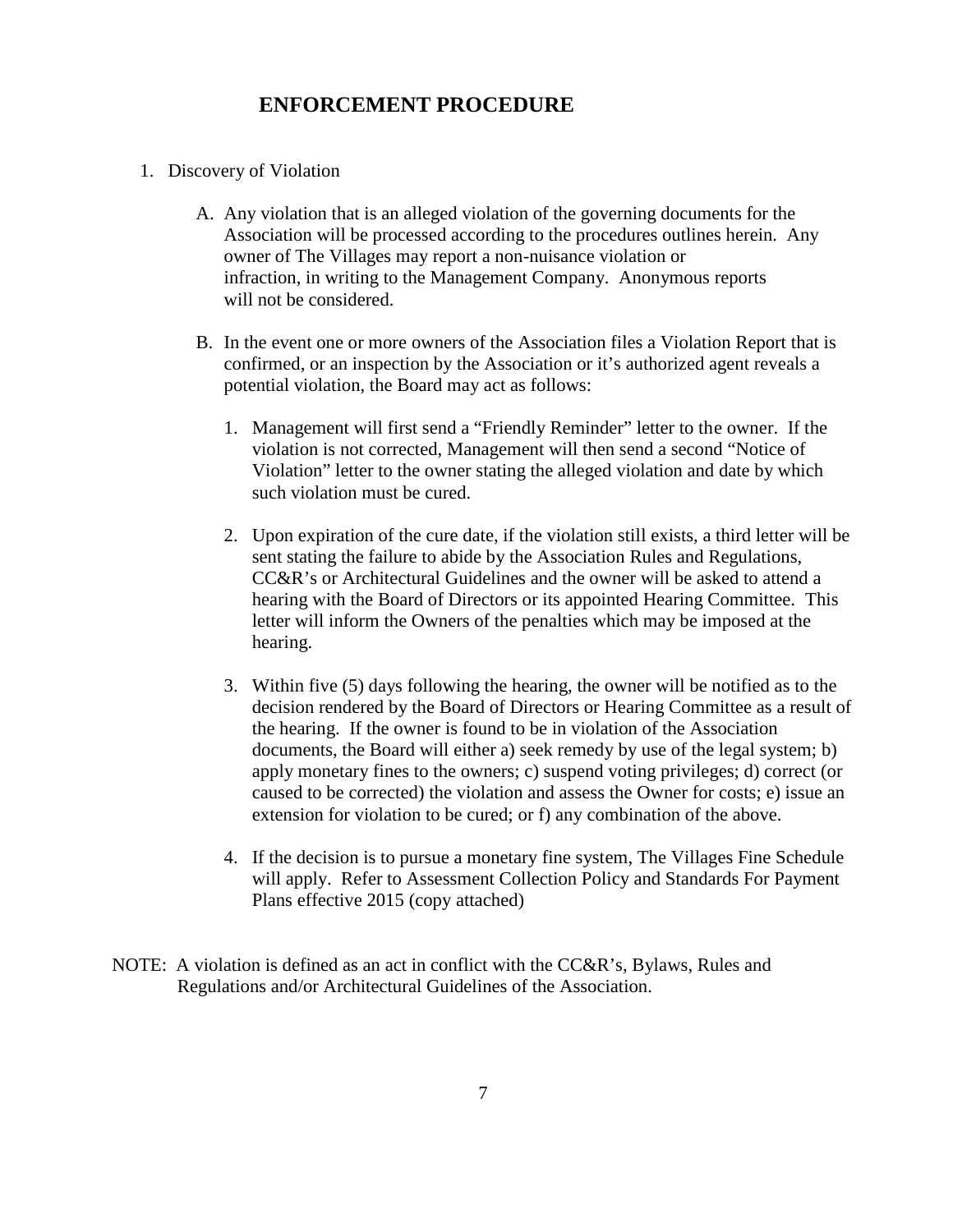#### **EXHIBIT A VIOLATION REPORT**

There must be **two (2)** signatures representing two **separate** dwellings of homeowners in the Association to pursue violations that cannot be viewed from the street (i.e., barking dog, noise nuisance, garage storage, etc.), Please be as specific as possible to enable the Board to expedite the enforcement process in a timely manner. All alleged violations will be evaluated to ensure that they are considered an infraction as defined by the Association's Governing Documents.

#### REPORT FILED BY:

| VIOLATION INFORMATION:                                           |  |
|------------------------------------------------------------------|--|
| (Alleged violator's information, if known)                       |  |
|                                                                  |  |
|                                                                  |  |
|                                                                  |  |
|                                                                  |  |
|                                                                  |  |
|                                                                  |  |
|                                                                  |  |
|                                                                  |  |
| (If additional space is needed, please use reverse side of form) |  |
|                                                                  |  |
|                                                                  |  |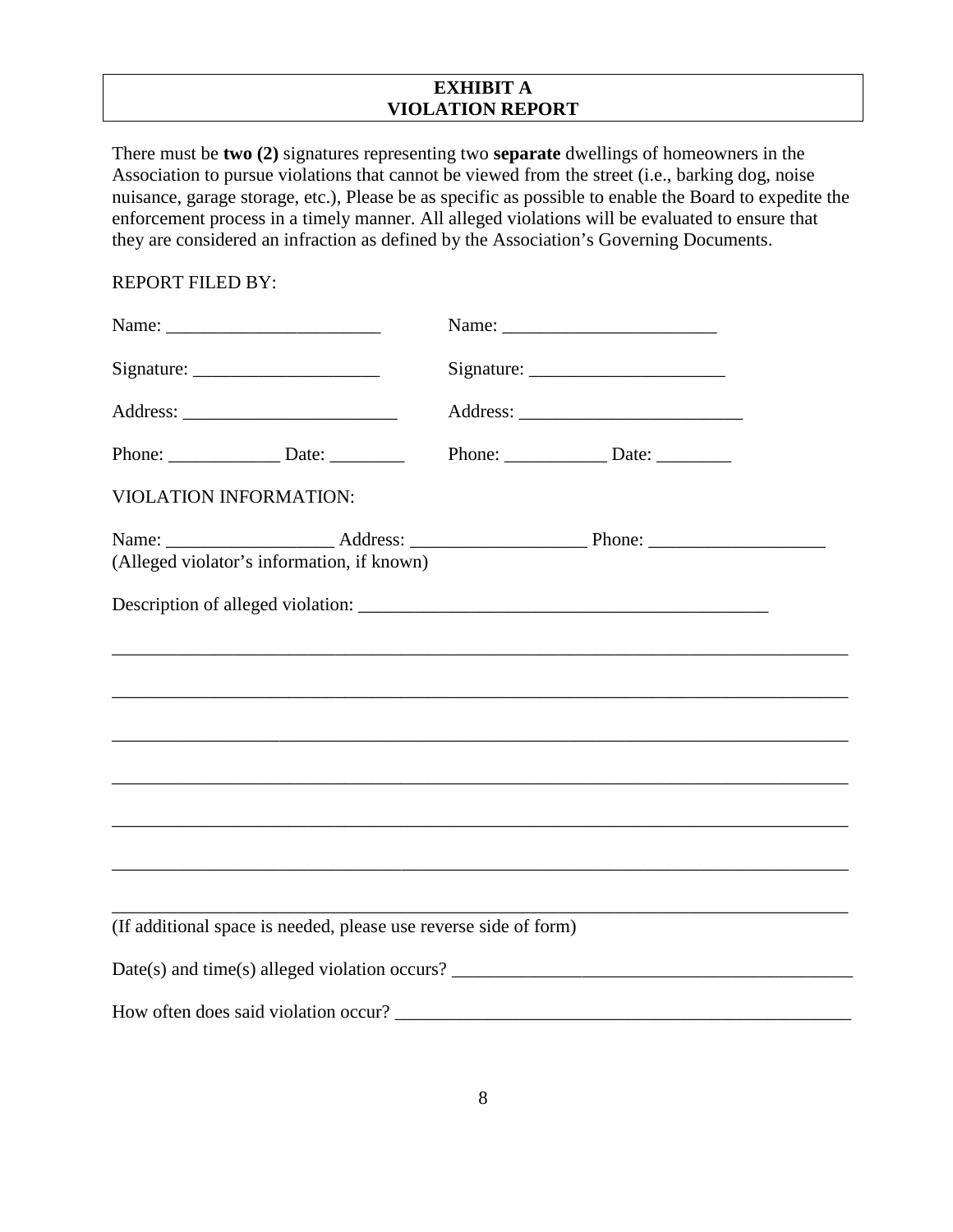#### **THE VILLAGES COMMUNITY ASSOCIATION**

#### **FEE AND PENALTY PROCEDURES**

The following charges may be assessed in accordance with the Association's Assessment Collection Policy:

| <b>Description</b>                   | <b>Amount</b> |
|--------------------------------------|---------------|
|                                      |               |
| <b>Regular Assessment</b>            | \$42.00       |
| Late Charges                         | \$10.00       |
| Collection Costs (regular-per month) | \$15.00       |
| Interest                             | 12% per annum |
| Pre-Legal Letter                     | \$30.00       |
| <b>Attorney Referral Fee</b>         | \$100.00      |
| NSF Fee (returned check)             | \$15.00       |

In addition, if a matter is sent to counsel for legal action or to a collection service for nonjudicial foreclosure or other action, the owner will be responsible for the attorneys' fees and costs incurred by such action. If small-claims legal action is commenced, the owner will be responsible for all costs, including but not limited to, administrative fees, filing fees, process server fees, and court appearance fees.

If an account is delinquent, the owner's voting rights and/or the privileges of the owner and the owner's guests, tenants and family members rights to use the common area facilities may be suspended following notice and an opportunity for a hearing pursuant to California Corporations Code 7341 and the Association's Bylaws. Any such suspension shall continue for as long as the delinquency continues.

#### **FINE SCHEDULE**

Penalties (fines) for violations of the Association's governing documents may also be assessed, after notice and a hearing, in accordance with the Rules and Regulations as they may be from time to time amended. The complete Rules and Regulations, or amendments are mailed to the membership pursuant to California Law and the governing documents.

The fine schedule is as follows:

| <b>First Offense</b> | \$50.00  |
|----------------------|----------|
| Second Offense       | \$100.00 |

#### **Continuing or recurring offenses are assessed additional fines of \$100.00 per month or occurrence, until compliance is achieved.**